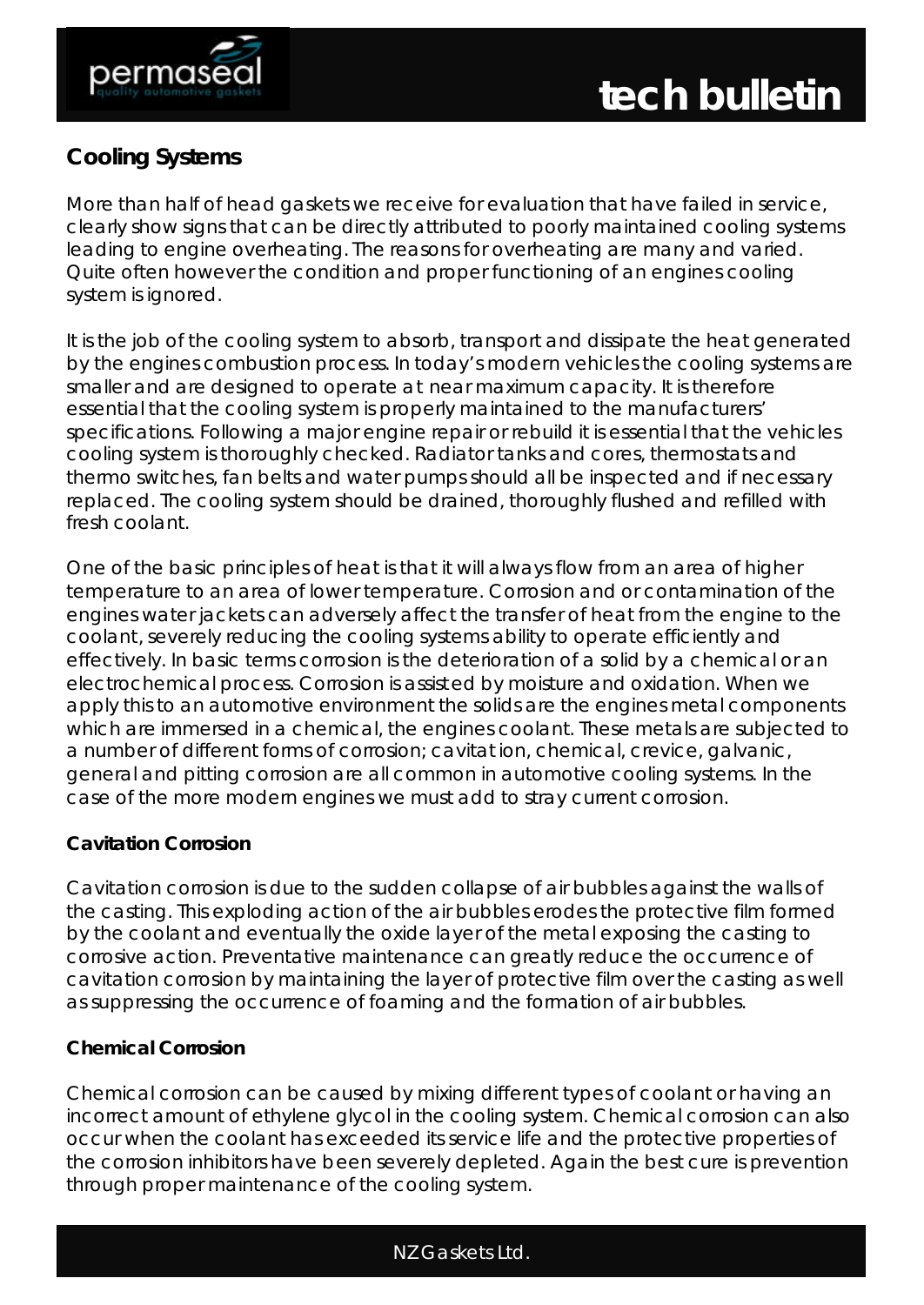

#### **Crevice Corrosion**

Crevice corrosion can occur in areas where coolant flow is poor and small amounts of coolant can stagnate. Typically this type of corrosion can occur where radiator and heater hoses join clamping areas such as thermostat housings and water outlets. Hose clamps should be positioned as close as possible to the lip of the outlet or housing to prevent coolant from penetrating between the ID of the hose and the OD of the outlet.

#### **Galvanic Corrosion**

Galvanic corrosion or electrolysis occurs when two or more dissimilar metals are in contact with each other or immersed in a fluid capable of conducting a charge. For example if copper particles from the radiator, carried by the coolant, coat an aluminum housing a galvanic cell is formed as the two metals react chemically producing an electric charge. The aluminum becomes the sacrificial metal and the housing begins to corrode. Eventually the corrosion will completely perforate the aluminum housing.

## **General Corrosion**

General corrosion will occur where cast iron is contact with both water and oxygen. A common result of general corrosion is rust and scale which can block radiator tanks and cores. Even a relatively thin layer of rust / scale can greatly reduce the transfer of heat from the components and into the coolant. A layer of rust only 1.5mm thick provides a thermal barrier equivalent to that of 100mm of cast iron.

## **Pitting Corrosion**

Pitting corrosion is a very localized form of general corrosion which penetrates deeply into the metal component, eventually establishing a stress point in the component. Pitting corrosion is usually found on components such as cylinder sleeves.

#### **Stray Current Corrosion**

Stray current corrosion generally occurs in modern vehicles where, for vibration and noise control reasons, the radiator is insulated from the vehicle on rubber mountings. Introduce a bad electrical connection in a component such as a cooling fan or headlight and a condition exists for very aggressive electrolysis as the electrical current endeavors to find an earth path through the engine coolant. Older vehicles may also suffer from stray current corrosion, however the radiator in these vehicles is usually fixed directly to the bodywork providing an earth path for stray current that may get into the cooling system. Corrosion damage to components in and around the radiator of a vehicle operating a clean cooling system is usually a good indication of stray current.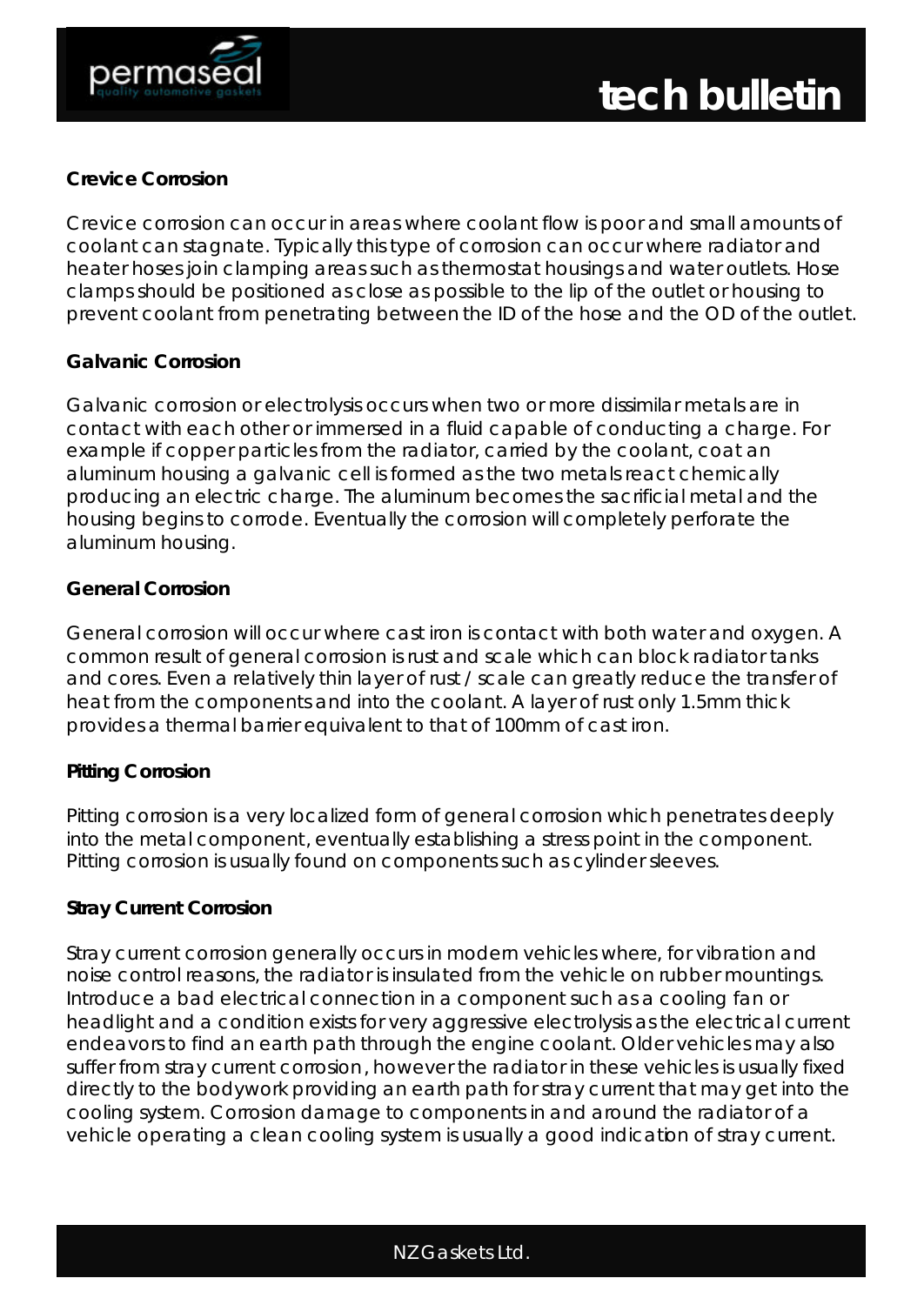



## **Coolant**

The function of an engines coolant is to absorb, transport and dissipate the heat generated by the combustion process from the engine to the radiator. For many years ethylene glycol has been the main ingredient in almost all automotive coolants. Mixed with water, ethylene glycol will lower the freezing point and raise the boiling point of the coolant. Too high a concentration of ethylene glycol however, reduces the coolants primary function of absorbing and transporting heat away from and out of the engines components and can also promote corrosion in the cooling system. Ethylene glycol also has a tracking property which can cause leak problems with hose connections, gaskets and welsh plugs on rebuilt engines. As a caution you should also be aware that ethylene glycol is a toxic substance which if ingested can be lethal.

As the coolant is in constant contact with metal, antifreeze also contains inhibitors that form a protective coating on the surfaces of the engines cooling system against rust and corrosion. These inhibitors create an alkaline coolant mixture that needs to neutralize the acids that are formed over time from degradation of the glycol. As the chemicals in coolant deteriorate, their protection against corrosion becomes greatly reduced. Once depleted the level of acidity within the coolant increases and corrosion within the cooling system accelerates.

More recently we have seen the emergence of Long Life Coolants using corrosion inhibitors called Organic Acid Technology (OAT). The main advantage of OAT coolants over more traditional coolants is an extended service life; up to five years or 240,000km. To distinguish OAT coolants from other coolants an orange dye is added. OAT coolants should not be mixed with any other type of coolant.

When adding antifreeze to a cooling system, a key point to consider is what is the coldest temperature that the vehicle is going to be exposed to when parked overnight or when in operation? Based on this information how much antifreeze is actually required for the protection of the vehicle?

#### **Water Pump Performance**

An engines water pump is the heart of its cooling system. Its primary function is to circulate coolant through the engine in sufficient volumes to maintain the correct operating temperature. In order for the cooling system to function correctly it is essential that the water pump is performing at optimum levels. Corrosion of a water pumps impellor, or incorrect impellor clearance will greatly reduce the water pumps performance. Water pumps should be tested for efficiency, pressure and cavitation.